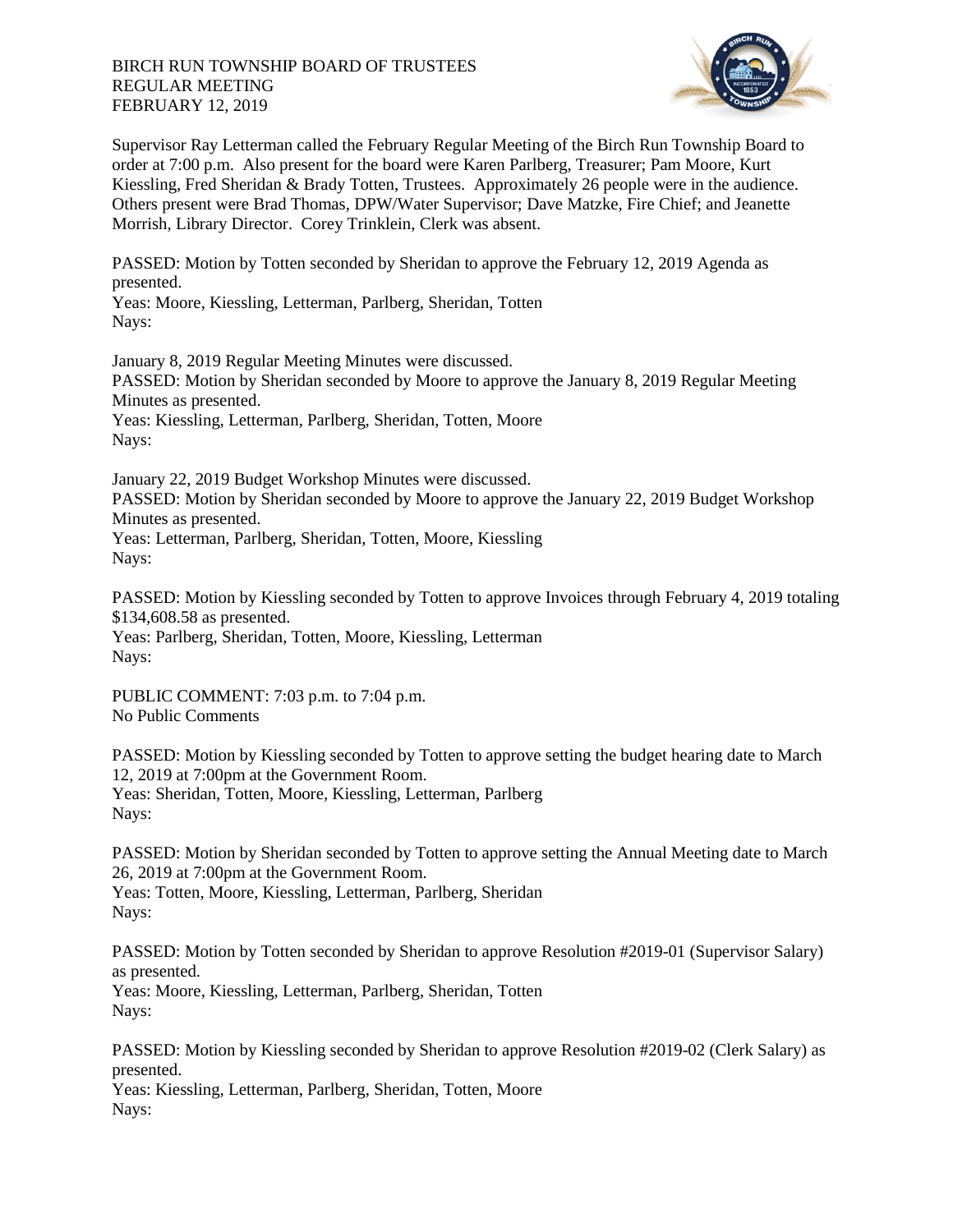PASSED: Motion by Sheridan seconded by Totten to approve Resolution #2019-03 (Treasurer Salary) as presented.

Yeas: Letterman, Parlberg, Sheridan, Totten, Moore, Kiessling Nays:

PASSED: Motion by Sheridan seconded by Totten to approve the Planning Commission Recommendation 01-2019 (PUD Site Plan Approval) as presented with conditions. Yeas: Parlberg, Sheridan, Totten, Moore, Kiessling, Letterman Nays:

PASSED: Motion by Totten seconded by Sheridan to approve the Fifteenth Amended Agreement for Village of Birch Run Police Protection Services 2019-20 as presented. Yeas: Sheridan, Totten, Moore, Parlberg Nays: Kiessling, Letterman

PASSED: Motion by Totten seconded by Sheridan to approve the Twelfth Amended Agreement for Village of Birch Run Police Protection Services for the Downtown Development Authority 2019-20 as presented pending DDA Board approval. Yeas: Totten, Moore, Parlberg, Sheridan Nays: Kiessling, Letterman

PASSED: Motion by Sheridan seconded by Moore to approve Administrative Resolution #2007-02 (Receipting & Deposit Policy) as presented. Yeas: Moore, Kiessling, Letterman, Parlberg, Sheridan, Totten Nays:

PASSED: Motion by Totten seconded by Sheridan to approve Ordinance #2019-01 (Prohibition of Recreational Marihuana Establishments) as presented. Yeas: Parlberg, Sheridan, Totten, Moore Nays: Kiessling, Letterman

PASSED: Motion by Kiessling seconded by Sheridan to approve the Personnel Policy Manual as amended.

Yeas: Letterman, Parlberg, Sheridan, Totten, Moore, Kiessling Nays:

PASSED: Motion by Sheridan seconded by Kiessling to approve hiring Tim Mazur to remodel the old Health Department at a cost not to exceed \$500.00. Yeas: Parlberg, Sheridan, Totten, Moore, Kiessling, Letterman Nays:

PASSED: Motion by Sheridan seconded by Kiessling to approve adding a Porta-John to the cemetery throughout the summer at a cost of \$90.00 per month which includes one cleaning per month. Yeas: Sheridan, Totten, Moore, Kiessling, Letterman, Parlberg Nays:

PASSED: Motion by Kiessling seconded by Parlberg to approve holding a special meeting on February 26, 2019 at 5:00 pm in the Government Room to review employee wages. Yeas: Totten, Moore, Kiessling, Letterman, Parlberg, Sheridan Nays:

PUBLIC COMMENT: 8:45 p.m. to 8:52 p.m.

Cody Hobson – Commented on new business item "K" Prohibition of Recreational Marihuana Establishments.

Mike Marr – Commented on meeting dates.

Pam Moore – Commented on the Best of Birch Run / Bridgeport Event.